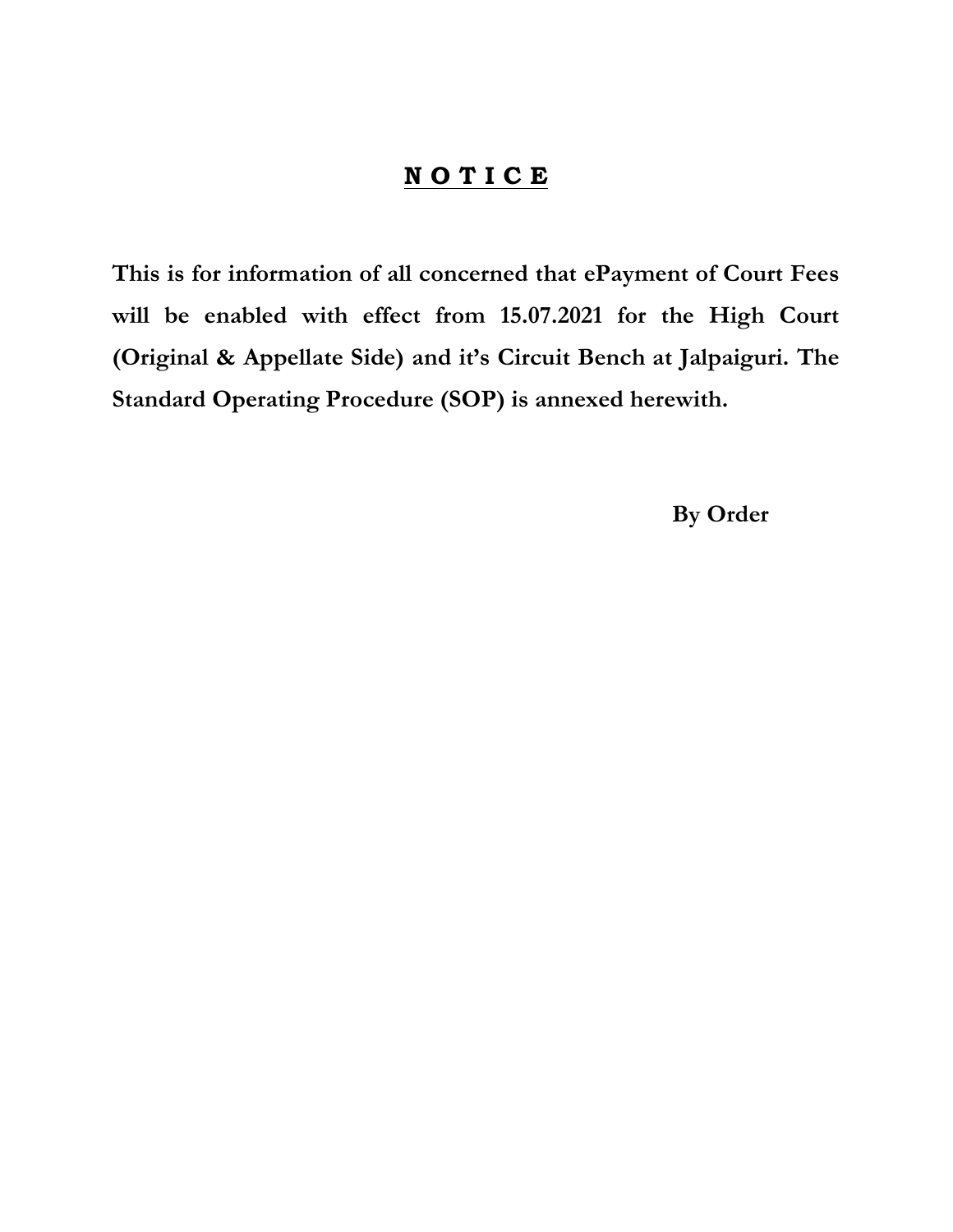

## **HIGH COURT AT CALCUTTA**

**Standard Operating Procedure for making e-payment of court fees.**

**W.E.F 15.07.2021, E-payment of Court Fees is enabled for High Court at Calcutta (Original & Appellate Side) and its Circuit Bench at Jalpaiguri.**

**The portal to make payment is** [https://pay.ecourts.gov.in](https://pay.ecourts.gov.in/)

*Salient Features: Payment can be made through Net-banking, Debit Cards, Credit Cards, and UPI mode. E-Payment of Court Fees is available on the above portal anytime and from anywhere.*

*The payment is collected by WBIFMS-GRIPS (Portal of Finance Department, Government of West Bengal)*

*Alert: Users are requested to make payment only through the above portal and no other unauthorized portal. Users would be solely responsible for making payment in any other portal other than the above-mentioned portal.*

*Users are also requested not to share the OTP and other details necessary to make an e-payment. They should avoid taking fishing calls or any call from anyone seeking banking user id/password details or OTP, Credit Card/Debit Card details. For safety always update your PC and Browser and the Anti-virus software.*

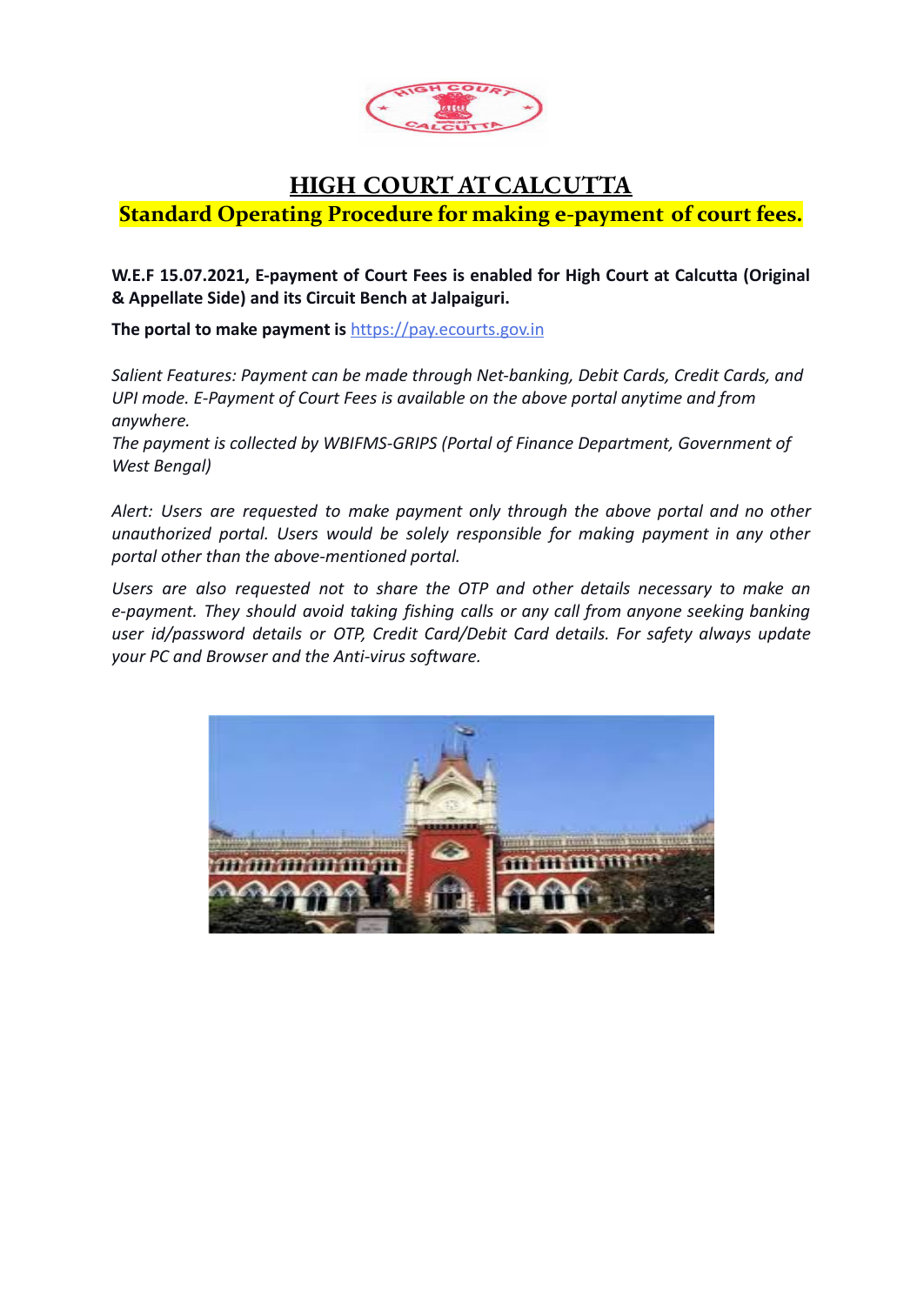## **Online Process -**

User must first click: [https://pay.ecourts.gov.in](https://pay.ecourts.gov.in/)

No Registration is required while Making Payment through this portal. Payment can be made using a mobile phone browser also.

| C<br>$\overline{\leftarrow}$<br>nay.ecourts.gov.in/epay/<br><b>III</b> Apps<br>Mail id<br><b>Personal</b> Judicial<br>WhatsApp  |                                                                                                                                                                                                                                                                                                                                                                                                                                                                                                                                                                            | $Q +$<br><b>E</b> Reading list                                                             |
|---------------------------------------------------------------------------------------------------------------------------------|----------------------------------------------------------------------------------------------------------------------------------------------------------------------------------------------------------------------------------------------------------------------------------------------------------------------------------------------------------------------------------------------------------------------------------------------------------------------------------------------------------------------------------------------------------------------------|--------------------------------------------------------------------------------------------|
| T                                                                                                                               | ePay<br>eCourts Digital Payment                                                                                                                                                                                                                                                                                                                                                                                                                                                                                                                                            | $\Delta$<br>i.                                                                             |
| <sup>o</sup> Court Fee                                                                                                          | O Judicial Deposit<br>$\circ$ Fine<br>$\circ$ Penalty                                                                                                                                                                                                                                                                                                                                                                                                                                                                                                                      | O Others                                                                                   |
|                                                                                                                                 | <b>Court Fee</b><br><b>O</b> District Court<br>O High Court<br>* State<br>Select State<br>$\checkmark$<br>District<br><b>Select District</b><br>$\checkmark$<br><b>Establishment</b><br>Select Establishment<br>$\checkmark$<br>* Party Name<br>Party Name<br>Amount<br>Amount<br>Remark<br>Remark<br>Mobile No<br>Enter Mobile No<br><b>Terms and Conditions</b><br>The web site pay ecourts gov.in is<br>designed and developed by National<br>Informatics Centre under eCourts<br>$\mathbf{v}$<br>المنافر والمعادلة ووا<br>$\Box$ I agree to above Terms and Conditions | 0                                                                                          |
| india<br>.gov.in<br>D<br>Digital India<br><b>JUSTICE</b><br>@ 2018 eCommittee Supreme Court of India. All Rights Reserved<br>01 | न्याय विभाग<br>DEPARTMENT OF<br>This site is designed, hosted and maintained by National Informatics Centre (NIC) Ministry of Electronics & Information Technology, Government of India.<br>Google Pla                                                                                                                                                                                                                                                                                                                                                                     | Last Reviewed and Updated on : 02 May 2020<br>Download eCourts Services App :<br>App Store |

- **The user has the option to pay Court Fees for a new case or an existing Case.**
- **●** Choose **Court Fees** as Payment Type and choose High Court for which Court Fees is to be paid.
- **For a New Case** Enter Party Name, Amount of Court Fees, Remarks (Purpose of Court Fees), and Mobile Number.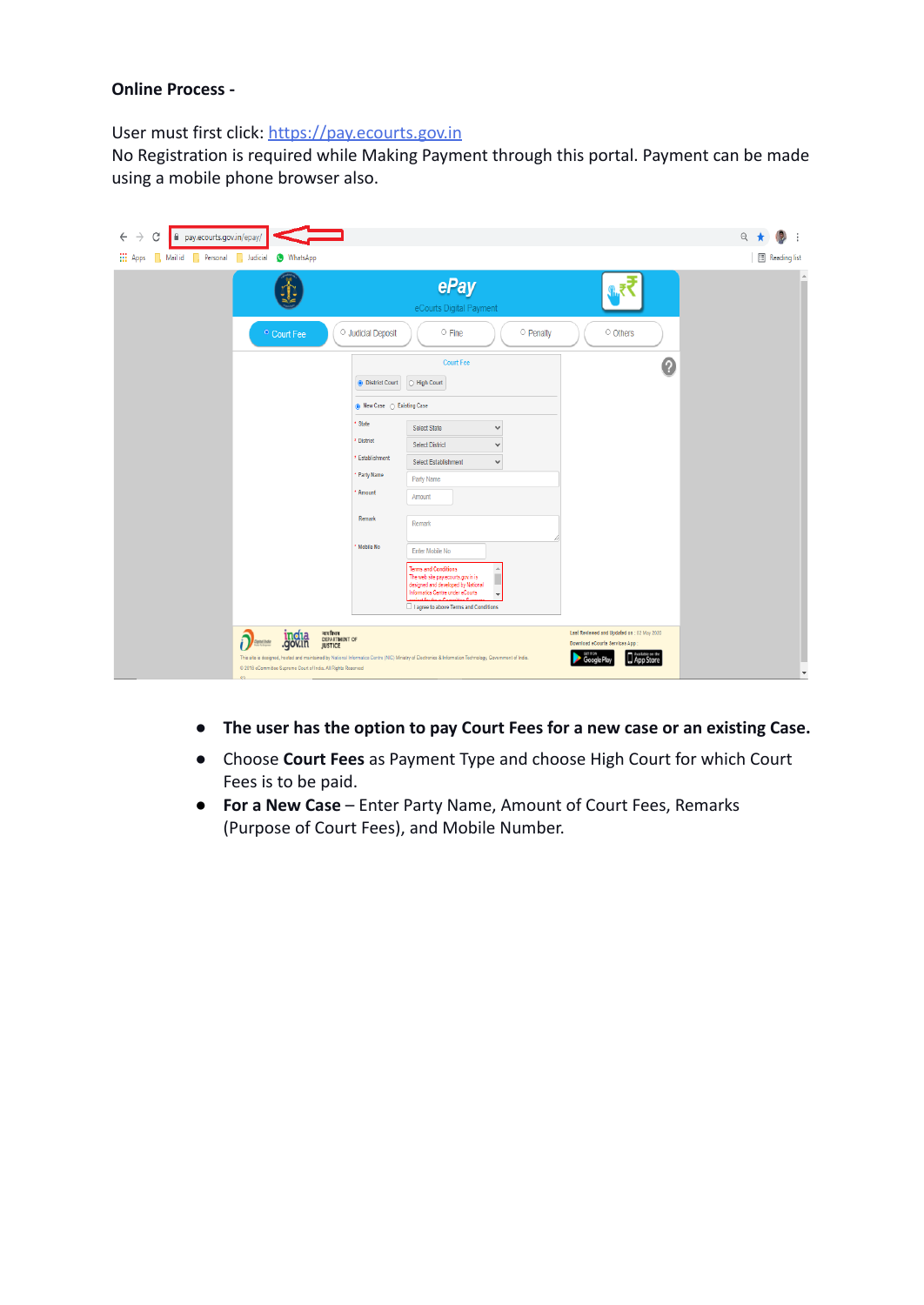| Judicial<br><b>O</b> WhatsApp |                                                                                                                                                                                                                                                                                                                                                                                                                                                                                                                                                                    |              | Reading list  |
|-------------------------------|--------------------------------------------------------------------------------------------------------------------------------------------------------------------------------------------------------------------------------------------------------------------------------------------------------------------------------------------------------------------------------------------------------------------------------------------------------------------------------------------------------------------------------------------------------------------|--------------|---------------|
|                               | ePay<br>eCourts Digital Payment                                                                                                                                                                                                                                                                                                                                                                                                                                                                                                                                    |              | $\Delta$<br>m |
| <sup>o</sup> Court Fee        | O Judicial Deposit<br>$\circ$ Penalty<br>$\circ$ Fine                                                                                                                                                                                                                                                                                                                                                                                                                                                                                                              | O Others     |               |
|                               | <b>Court Fee</b><br>O District Court<br><b>B</b> High Court<br>Œ<br><b>Existing Case</b><br>New Case<br>High Court<br>Select Highcourt<br>$\checkmark$<br>Bench<br>Select Bench Name<br>$\checkmark$<br>* Party Name<br>Party Name<br>Amount<br>Amount<br>Remark<br>Remark<br>Mobile No<br>Enter Mobile No<br><b>Terms and Conditions</b><br>The web site pay ecourts gov.in is<br>designed and developed by National<br>Informatics Centre under eCourts<br>$\overline{\phantom{a}}$<br>anisation that a Committee Super<br>I agree to above Terms and Conditions | $\mathbf{Q}$ |               |

For High Court – Select the proper option e.g., Appellate or Original Side of the Court where Court Fees is to be paid.

| ⊕ٍ                                     | ePay<br>eCourts Digital Payment                                                                                                                                                                                                                                                                                                                                                                            |   |
|----------------------------------------|------------------------------------------------------------------------------------------------------------------------------------------------------------------------------------------------------------------------------------------------------------------------------------------------------------------------------------------------------------------------------------------------------------|---|
| <sup>o</sup> Court Fee                 | O Judicial Deposit<br>$\circ$ Fine<br>O Penalty<br>O Others<br><b>Court Fee</b><br><b>O</b> High Court<br>O District Court<br>● New Case ○ Existing Case<br>* High Court<br>Calcutta High Court<br>$\checkmark$<br><b>Bench</b><br>Calcutta High Court Appellate Si v<br>* Party Name<br>Party Name<br>Amount<br>Amount<br>Remark<br>Remark<br>Mobile No<br>Enter Mobile No<br><b>Terms and Conditions</b> | 0 |
| india<br>.gov.in<br>ð<br>Digital India | The web site pay ecourts gov.in is<br>designed and developed by National<br>Informatics Centre under eCourts<br>متألف منطقة ممتنع<br>□ I agree to above Terms and Conditions<br>न्याय विभाग<br>DEPARTMENT OF<br>Last Reviewed and Updated on : 02 May 2020                                                                                                                                                 |   |

- **For Existing Case** Enter Details of Case Number or Filing Number or CNR Number and click on **"GO"**.
- Details of Case associated with Case Number/ Filing Number/ CNR Number will appear.
- Verify the same and proceed with the Amount of Court Fee, Remarks, Mobile Number.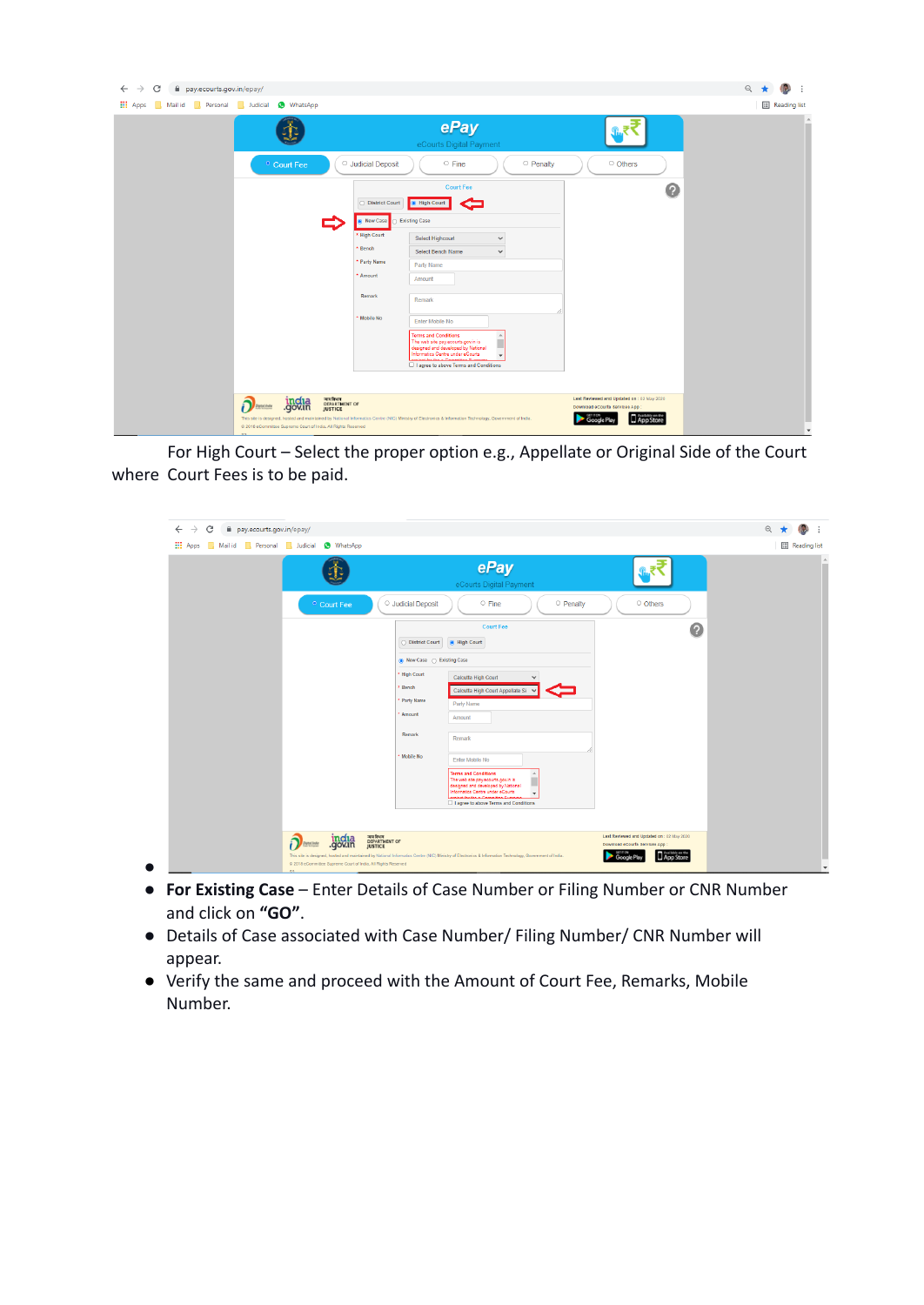| <b>III</b> Apps<br>Mail id<br>Personal<br><b>Judicial</b><br>WhatsApp<br>ePay<br>eCourts Digital Payment<br>O Judicial Deposit<br>O Penalty<br>O Others<br>$\circ$ Fine<br><sup>o</sup> Court Fee<br><b>Court Fee</b><br>$\bullet$<br>c<br>O District Court<br>· High Court<br>O New Case   @ Existing Case<br>-<br>● CNR ○ Case No. ○ Filing No.<br>CNR Number<br>Go<br><b>CNR Number</b><br>Amount<br>Amount<br>Mobile No.<br>Enter Mobile No<br><b>Terms and Conditions</b><br>The web site pay ecourts gov.in is<br>designed and developed by National |                               |
|------------------------------------------------------------------------------------------------------------------------------------------------------------------------------------------------------------------------------------------------------------------------------------------------------------------------------------------------------------------------------------------------------------------------------------------------------------------------------------------------------------------------------------------------------------|-------------------------------|
|                                                                                                                                                                                                                                                                                                                                                                                                                                                                                                                                                            | Reading list<br>$\Delta$<br>ш |
| Informatics Centre under eCourts<br>$\overline{\phantom{a}}$<br>croject for the e-Committee Sunrem<br>I agree to above Terms and Conditions<br>न्याय विभाग<br>Last Reviewed and Updated on : 02 May 2020<br>india<br>.gov.in<br>ก<br>DEPARTMENT OF<br>Dipital India<br>Download eCourts Services App :<br><b>JUSTICE</b><br>App Store                                                                                                                                                                                                                      |                               |

- Select the Check Box for *"I Agree for above Terms and Conditions".*
- Click on "Generate OTP" and an OTP will be received on your mobile.

| $\leftarrow$ $\rightarrow$<br>C<br>@ pay.ecourts.gov.in/epay/                           |                                                                                                                                                                                                                                                                                                                                                                                                                                                                                                                                   |                                                                             | 0. ★                  |
|-----------------------------------------------------------------------------------------|-----------------------------------------------------------------------------------------------------------------------------------------------------------------------------------------------------------------------------------------------------------------------------------------------------------------------------------------------------------------------------------------------------------------------------------------------------------------------------------------------------------------------------------|-----------------------------------------------------------------------------|-----------------------|
| <b>EE</b> Apps <b>EE</b> Mailid <b>EE</b> Personal <b>EE</b> Judicial <b>@</b> WhatsApp |                                                                                                                                                                                                                                                                                                                                                                                                                                                                                                                                   |                                                                             | <b>B</b> Reading list |
| Ť                                                                                       | ePay<br>eCourts Digital Payment                                                                                                                                                                                                                                                                                                                                                                                                                                                                                                   | ц₹                                                                          | $\alpha$<br>m         |
| <sup>o</sup> Court Fee                                                                  | O Judicial Deposit<br>O Fine<br>O Penalty                                                                                                                                                                                                                                                                                                                                                                                                                                                                                         | O Others                                                                    |                       |
| $\sim$                                                                                  | Court Fee<br>O District Court # High Court<br><b>Brefase</b> C Existing Case<br>* High-Court<br>Calculta High Court<br>$\mathcal{L}$<br>* Bench<br>Calculta High Court Appellate Si v<br>* Party Name<br>Amount<br>10<br>Rupees Ten Only<br>Renark<br>Court Fee<br>Mobile No<br>Terms and Conditions<br>The web site pay ecourts govin is<br>designed and developed by National<br><b>Q</b> Tagree to above Terms and Conditions<br>ਵ<br>CTP Sent to your mobile number<br>(Genevas OTP.)<br>* Enter OTP<br>1:16 X<br>way<br>0201 | 0                                                                           |                       |
| system<br>conservative or<br>പെ<br>india<br>orbit                                       |                                                                                                                                                                                                                                                                                                                                                                                                                                                                                                                                   | Last Reviewed and updated on : 03 May 2020<br>Download eCourts Services App |                       |

- Enter OTP and click on Verify Button.
- After verification user will be step by step directed to the page of the Online e-Payment System (GRIPS) for payment of the amount for Court Fees.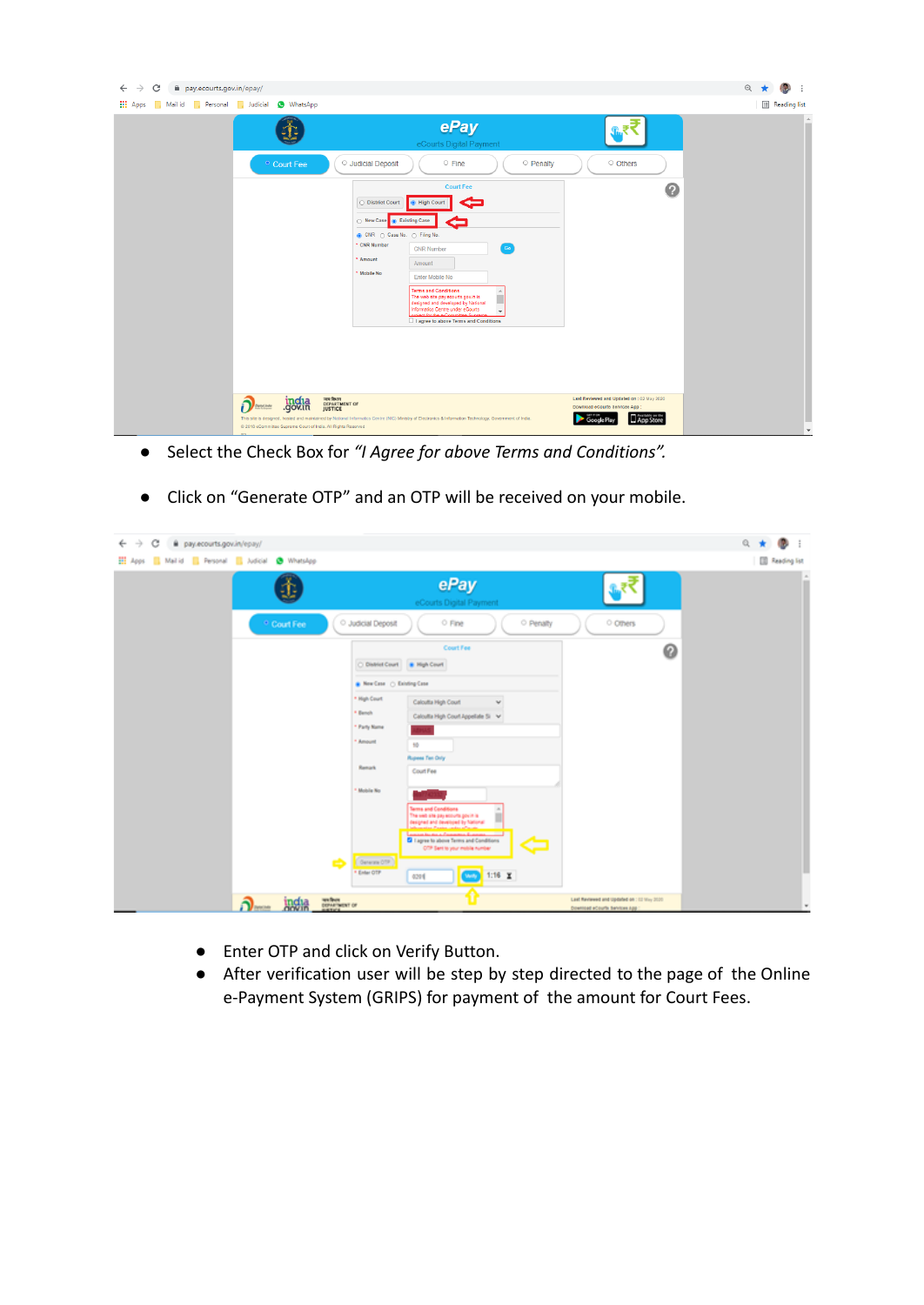| $\leftarrow$ $\rightarrow$<br>G<br>wbifms.gov.in/GRIPS/v1epay.do          |                                                                           |                                                      |                       |                                                                        |                                                   | $Q$ $Q$                                           |
|---------------------------------------------------------------------------|---------------------------------------------------------------------------|------------------------------------------------------|-----------------------|------------------------------------------------------------------------|---------------------------------------------------|---------------------------------------------------|
| Mail id Resonal Ludicial @ WhatsApp<br><b>III</b> Apps                    |                                                                           |                                                      |                       |                                                                        |                                                   | <b>III</b> Reading list                           |
| <b>TIFMS</b> Integrated Financial Management System<br><b>WEST BENGAL</b> |                                                                           |                                                      |                       | <b>Gき!PS</b>                                                           |                                                   | Finance Department<br>Government of West Bengal   |
| <b>DEPOSITOR'S DETAILS</b>                                                |                                                                           |                                                      |                       |                                                                        |                                                   | G                                                 |
|                                                                           |                                                                           |                                                      |                       | Details of Payment                                                     |                                                   |                                                   |
|                                                                           | Department:<br><b>Depositor Name:</b><br>Mobile No:<br>Identification No: | Judicial<br>--<br><b>NWRAHA</b>                      |                       | No. Of Head:<br><b>Address:</b><br><b>E-Mail:</b><br>Payment Ref. No.: | NA<br>red<br>0.000                                |                                                   |
|                                                                           | In favour of:<br><b>Period From:</b><br>Total Amount[?]:                  | <b>PAY-ECOURTS</b><br>06/06/2021<br>10 <sub>10</sub> |                       | <b>Payment Mode:</b><br>Period To:<br>Remarks:                         | NA<br>06/06/2021<br><b>WBCHCA</b>                 |                                                   |
| <b>CHALLAN DETAILS</b>                                                    |                                                                           |                                                      |                       |                                                                        |                                                   |                                                   |
| <b>SUB SERVICE</b>                                                        |                                                                           | <b>IDENTIFICATION NO</b>                             | 0070-01-501-002-16    | <b>HEAD OF ACCOUNT</b>                                                 | <b>HEAD DESCRIPTION</b><br>ePayment of court fees | <b>AMOUNT[7]</b><br>10                            |
| ePayment of court fees                                                    | NWBCHO, MARINE                                                            |                                                      |                       |                                                                        |                                                   | <b>Total Amount:</b><br>10<br>IN WORDS: TEN ONLY. |
|                                                                           |                                                                           | <b>Select Payment Mode</b>                           | Payment Mode: 58 Epay |                                                                        | $\check{~}$                                       |                                                   |
|                                                                           |                                                                           |                                                      |                       |                                                                        |                                                   |                                                   |
|                                                                           |                                                                           |                                                      | <b>CONFIRM</b>        | CANCEL                                                                 |                                                   |                                                   |
|                                                                           |                                                                           |                                                      |                       |                                                                        |                                                   |                                                   |

After the confirmation, the following page will appear with options.

Users need to click on "PROCEED" if payment is required to be made or can cancel by clicking on "CANCEL".

| C<br>wbifms.gov.in/GRIPS/extPayCnf.do<br>$\rightarrow$<br>$\leftarrow$                                                        |                                           | ◎ ☆                                                    |
|-------------------------------------------------------------------------------------------------------------------------------|-------------------------------------------|--------------------------------------------------------|
| <b>III</b> Apps<br>Mail id Rersonal Judicial O WhatsApp                                                                       |                                           | <b>E</b> Reading list                                  |
| <b>IFMS</b> Integrated Financial Management System<br><b>WEST BENGAL</b>                                                      | <b>Gき!PS</b>                              | <b>Finance Department</b><br>Government of West Bengal |
|                                                                                                                               | Payments through GRIPS portal<br>Judicial |                                                        |
|                                                                                                                               | Payment Mode: SBI Epay                    |                                                        |
| Select Bank to make payment<br>Bank Easy Search:<br>Select Bank: SBI EPay                                                     | $\checkmark$                              |                                                        |
| <b>RESET</b><br><b>PROCEED</b>                                                                                                | CANCEL                                    |                                                        |
| Home   Payment of Taxes & Non-taxes Revenue   Reprint of Challan   GRN Status   Search your Challan   Departmental Activities |                                           |                                                        |
| Site Maintaied by TATA Consultancy Services Ltd.                                                                              |                                           |                                                        |
|                                                                                                                               |                                           |                                                        |
|                                                                                                                               |                                           |                                                        |

One **GRN** number will be generated prior to the making of the payment. Users have to click **"PROCEED"** after checking the details shown in the following illustrations: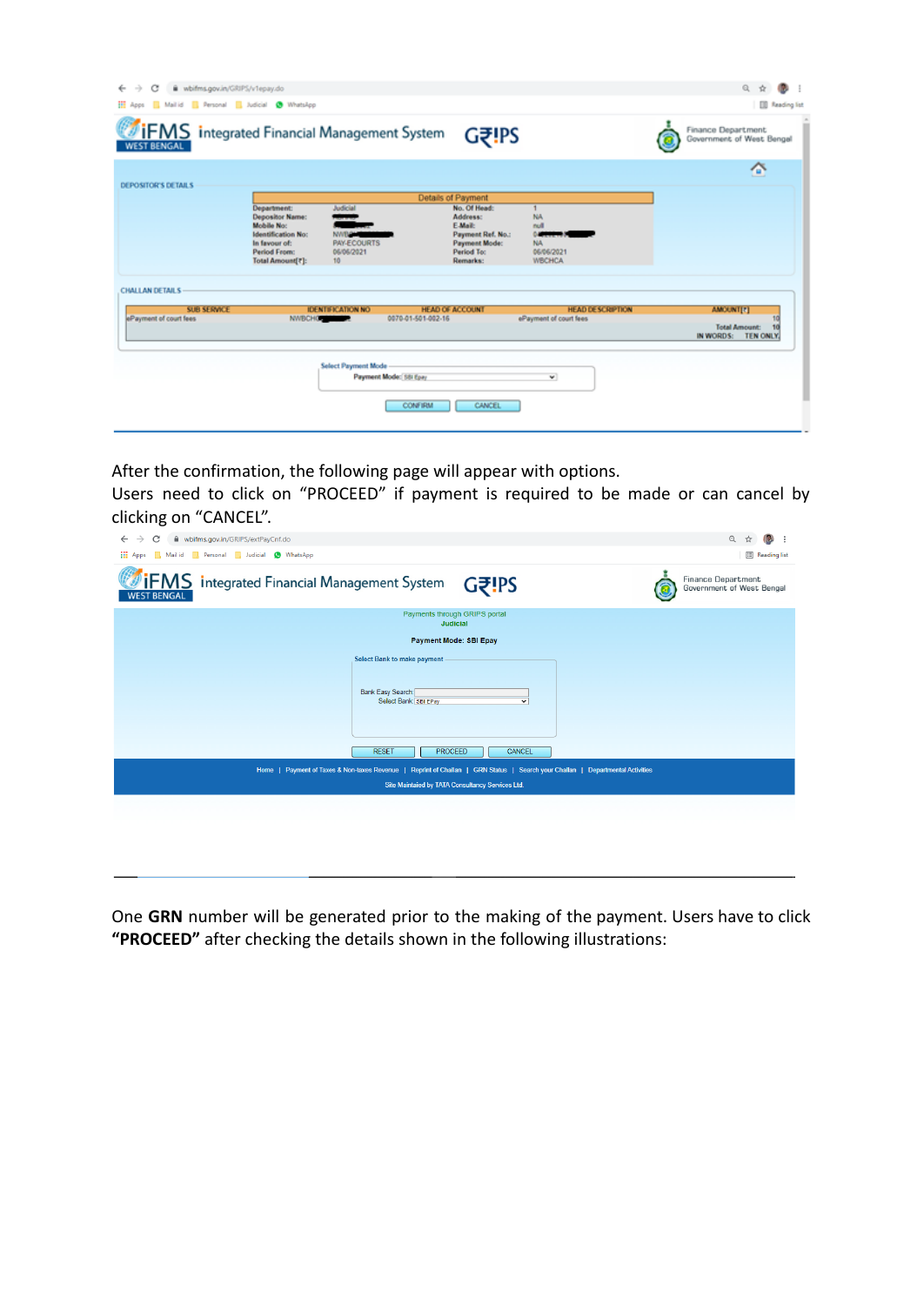| $\leftarrow$ $\rightarrow$<br>×                   | # wbifms.gov.in/GRIPS/makePaymentProcess.do                                                                                                                                                              |                                                         |                                                                                                                                                  |                                                                                                                               | $Q$ $Q$                                                                       |
|---------------------------------------------------|----------------------------------------------------------------------------------------------------------------------------------------------------------------------------------------------------------|---------------------------------------------------------|--------------------------------------------------------------------------------------------------------------------------------------------------|-------------------------------------------------------------------------------------------------------------------------------|-------------------------------------------------------------------------------|
| H Apps   Mail of   Personal   Judicial @ WhatsApp |                                                                                                                                                                                                          | wbifms.gov.in says                                      |                                                                                                                                                  |                                                                                                                               | <b>III</b> Reading list                                                       |
| <b>WEST BENGAL</b>                                | <b>IFMS</b> Integrated Financial Man                                                                                                                                                                     | Please note GRN: 192                                    | <b>The Company's future reference.</b>                                                                                                           | $\alpha$                                                                                                                      | <b>Finance Department</b><br>Government of West Bengal                        |
| <b>DEPOSITOR'S DETAILS</b>                        |                                                                                                                                                                                                          |                                                         |                                                                                                                                                  |                                                                                                                               | 合                                                                             |
|                                                   |                                                                                                                                                                                                          |                                                         | Challan Details For GRN NO. 192021220013810348                                                                                                   |                                                                                                                               |                                                                               |
|                                                   | <b>Payment Status:</b><br>Pending<br><b>GRN Date:</b><br>No. of Challan:<br>Identification No:<br><b>Depositor Name:</b><br>On behalf Of:<br>Mobile No.<br><b>Period From:</b><br>10<br>Total Amount[?]: | 06/06/2021 12:59:36<br><b>PAY-ECOURTS</b><br>06/06/2021 | <b>Bank Name:</b><br><b>BRN Date:</b><br>BRN:<br>Dept. Ref. No:<br>Address:<br>Depositor's Type:<br>E-Mail:<br>Period To:<br><b>System Time:</b> | SBI EPay<br>Pending<br>Pending<br>0492021000000052<br>NA.<br>05/05/2021<br>06/06/2021 12:59:36                                |                                                                               |
| <b>PAYMENT DETAILS</b><br><b>SERWCE TYPE</b>      | <b>IDENTIFICATION NO</b>                                                                                                                                                                                 |                                                         | <b>HEAD DESCRIPTION</b>                                                                                                                          | <b>HEAD OF ACCOUNT</b>                                                                                                        | <b>AMOUNT[?]</b>                                                              |
| ePayment of court fees                            | <b>NWS</b>                                                                                                                                                                                               | ePayment of court fees                                  |                                                                                                                                                  | 0070-01-501-002-16                                                                                                            | 10<br>$\overline{10}$<br><b>Total Amount:</b><br>IN WORDS:<br><b>TEN ONLY</b> |
|                                                   |                                                                                                                                                                                                          | PROCEED                                                 | <b>CANCEL</b>                                                                                                                                    |                                                                                                                               |                                                                               |
|                                                   |                                                                                                                                                                                                          | the contract of the materials and the                   |                                                                                                                                                  | Home   Payment of Taxes & Non-taxes Revenue   Reprint of Challan   GRN Status   Search your Challan   Departmental Activities |                                                                               |

The user thereafter need to "CONFIRM" the details and enter the Captcha as shown below -

| wbifms.gov.in/GRIPS/makePaymentCapcha.do<br>c<br>$\rightarrow$<br>← |                                                    |                                                                                                                                                                                   | Q ☆ ●                                           |
|---------------------------------------------------------------------|----------------------------------------------------|-----------------------------------------------------------------------------------------------------------------------------------------------------------------------------------|-------------------------------------------------|
| Apps Maild Resonal Judicial @ WhatsApp                              |                                                    |                                                                                                                                                                                   | <b>B</b> Reading list                           |
| <b>WEST BENGAL</b>                                                  | <b>IFMS</b> Integrated Financial Management System | G₹!PS                                                                                                                                                                             | Finance Department<br>Government of West Bengal |
|                                                                     |                                                    | Please Don't Close The Browser and Confirm The Below Details                                                                                                                      |                                                 |
|                                                                     | Govt. Reference No (GRN):                          | 1920 - 1930 - 1940 - 1940 - 1940 - 1940 - 1940 - 1940 - 1940 - 1940 - 1940 - 1940 - 1940 - 1940 - 1940 - 1940                                                                     |                                                 |
|                                                                     | Depositor Name:                                    |                                                                                                                                                                                   |                                                 |
|                                                                     | <b>Total Amount:</b>                               | 10                                                                                                                                                                                |                                                 |
|                                                                     | Bank                                               | SBI EPay                                                                                                                                                                          |                                                 |
|                                                                     | Payment Mode:                                      | SBI Epay                                                                                                                                                                          |                                                 |
|                                                                     | Department Name:                                   | Judicial                                                                                                                                                                          |                                                 |
|                                                                     |                                                    | Captcha<br>Captcha is case sensitive.                                                                                                                                             |                                                 |
|                                                                     | RESET CAPTCHA                                      | <b>CONFIRM</b><br><b>CANCEL</b>                                                                                                                                                   |                                                 |
|                                                                     |                                                    | Home   Payment of Taxes & Non-taxes Revenue   Reprint of Challan   GRN Status   Search your Challan   Departmental Activities<br>Site Maintaied by TATA Consultancy Services Ltd. |                                                 |

After the previous action, the user will be taken to the SBIePay website automatically. The user needs to choose the option as shown in the figure below and proceed to make payment.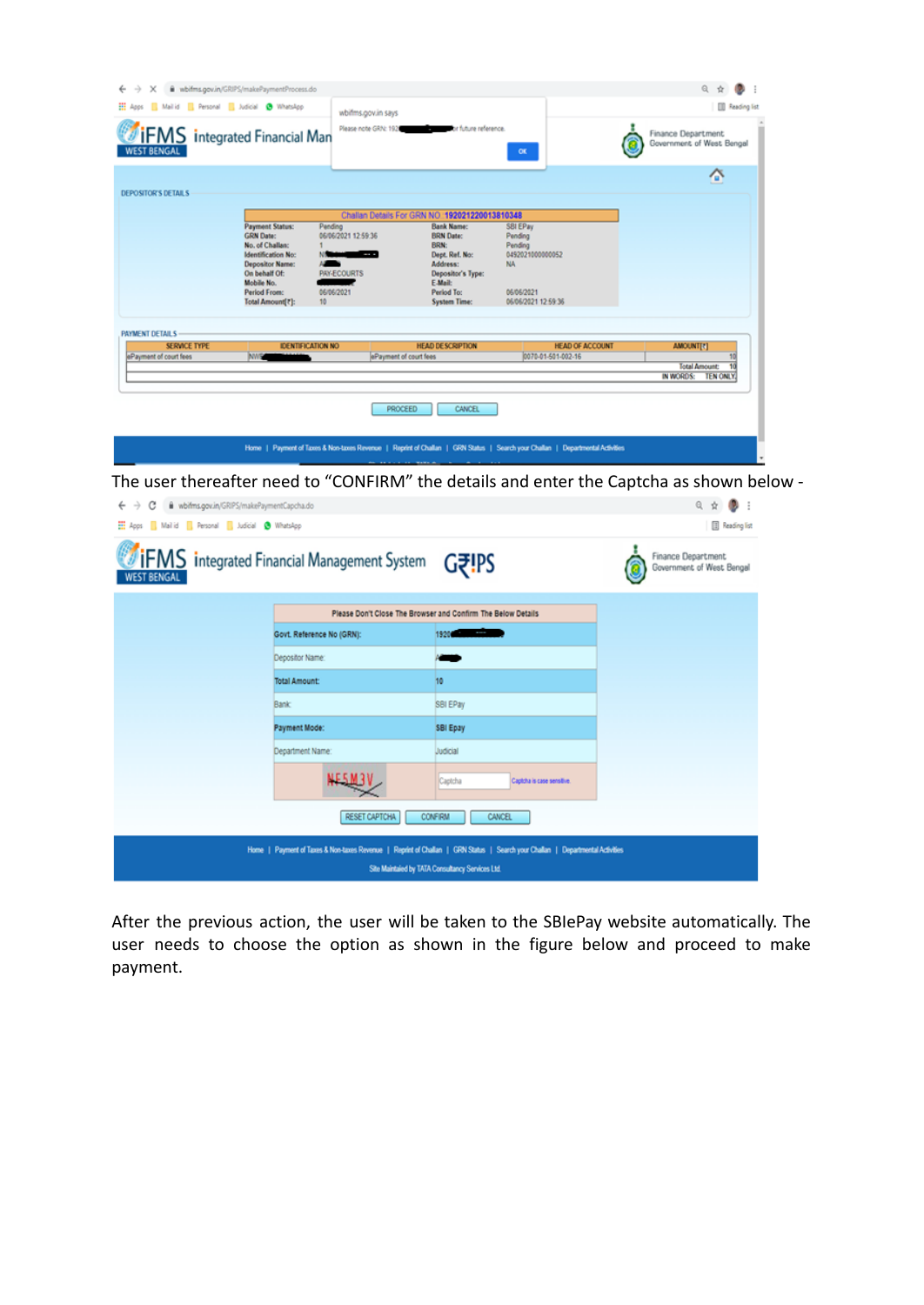| $\leftarrow$<br>C | biepay.sbi/secure/AggregatorHostedListener#no-back-button                                                                                                                                    |                                |                                                  |               |                   |                                |                        |
|-------------------|----------------------------------------------------------------------------------------------------------------------------------------------------------------------------------------------|--------------------------------|--------------------------------------------------|---------------|-------------------|--------------------------------|------------------------|
| <b>III</b> Apps   | Mail id Personal Judicial O WhatsApp                                                                                                                                                         |                                |                                                  |               |                   |                                | <b>El</b> Reading list |
|                   | <b>OSBIePay</b>                                                                                                                                                                              |                                |                                                  |               |                   |                                | <b>S</b>               |
|                   | ional) transactions Card holder has to enable the card for such transaction by using Bank/Card application or contact their bank/branch to enable the Card for Card not Present Transaction. |                                |                                                  |               |                   |                                |                        |
|                   |                                                                                                                                                                                              |                                |                                                  |               |                   |                                |                        |
|                   | <b>Payment Details</b>                                                                                                                                                                       |                                |                                                  |               |                   |                                |                        |
|                   | Debit/Credit Card<br>$\frac{m}{m}$                                                                                                                                                           | Please enter your card details |                                                  |               |                   | Order Summary                  |                        |
|                   | 雷<br>Internet Banking                                                                                                                                                                        | Card Number                    |                                                  |               |                   | Order No ·                     |                        |
|                   |                                                                                                                                                                                              |                                |                                                  | <b>VISA</b>   | <b>RuPays</b>     | 192021220013810348             |                        |
|                   | $\mathsf{L}\mathsf{P}\mathsf{B}$ BHIM UPI                                                                                                                                                    | Expiry Date/Valid Thru         |                                                  | CVV/CVC 4-DBC |                   | Merchant Name:                 |                        |
|                   | ┌<br>Wallets                                                                                                                                                                                 | Month<br>$\checkmark$          | Year<br>$\checkmark$                             |               | $\mathbf{\Theta}$ | GRIPS Finance Dept West Bengal |                        |
|                   |                                                                                                                                                                                              | Name of the card holder        |                                                  |               |                   |                                |                        |
|                   | g NEFT                                                                                                                                                                                       | Name as on card                |                                                  |               |                   | 10.00<br>Amount:               |                        |
|                   |                                                                                                                                                                                              |                                | Use your GSTIN for claiming input tax (Optional) |               |                   | Processing fee:                |                        |
|                   |                                                                                                                                                                                              |                                |                                                  |               |                   | GST:                           |                        |
|                   |                                                                                                                                                                                              |                                | Pay Now                                          |               |                   |                                |                        |
|                   |                                                                                                                                                                                              |                                |                                                  |               | Cancel            | Total <sup>-</sup>             |                        |
|                   |                                                                                                                                                                                              |                                |                                                  |               |                   | APM ID: PG TRANS 396           |                        |
|                   |                                                                                                                                                                                              |                                | <b>REGISTERED BELLEVILLE</b>                     |               |                   |                                |                        |

- Choose Payment Mode on the Payment Page Choose If you want to avail the facility of Payment through Debit Card or Debit Card with a PIN or Net Banking associated with Payment Gateway.
- For all payments made via Net Banking/Debit Card/Credit Card etc., bank charges (if any) will be levied to the respective buyer at actuals.
- For UPI Payment Mode Enter Prayer Virtual Address i.e. UPI ID.
- After selecting the appropriate payment option click on Pay Now button to proceed further.
- After successful payment Print Acknowledgement will be displayed. Kindly print or Download the PDF. It is important to note that this PDF is required to produce with the cases to be filed either physically or through email, as physical proof of Payment of Court Fees.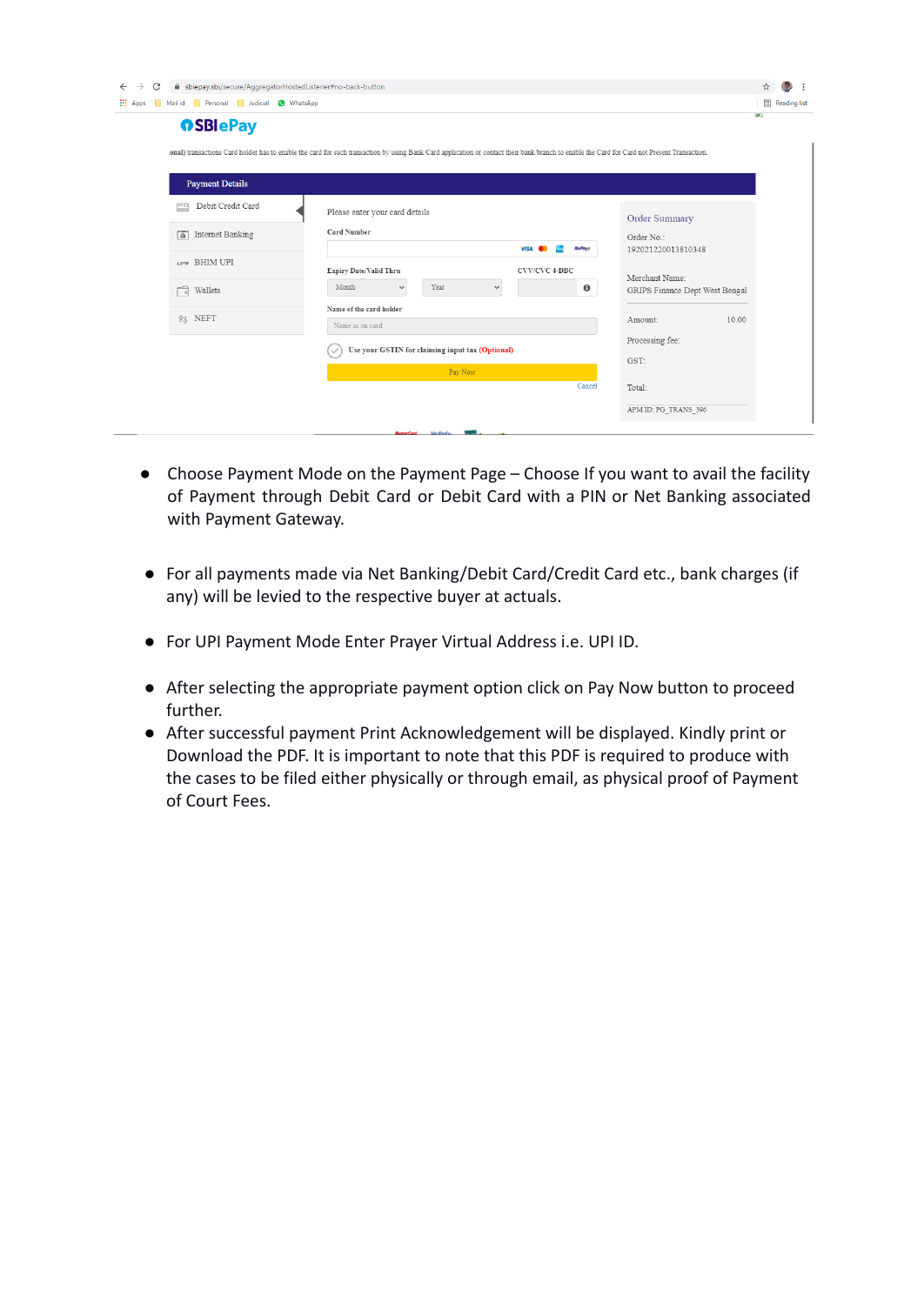The following receipts are generated by the portals after the completion of a transaction.

|                                                                                                                                                      |                                                                                             | <b>Govt. of West Bengal</b><br><b>Judicial</b><br><b>GRIPS</b> eChallan                                                                                                                                                                                      |                                                                                                                                     |                                    |
|------------------------------------------------------------------------------------------------------------------------------------------------------|---------------------------------------------------------------------------------------------|--------------------------------------------------------------------------------------------------------------------------------------------------------------------------------------------------------------------------------------------------------------|-------------------------------------------------------------------------------------------------------------------------------------|------------------------------------|
| <b>GRN</b> Details                                                                                                                                   |                                                                                             |                                                                                                                                                                                                                                                              |                                                                                                                                     |                                    |
| GRN:<br><b>GRN</b> Date:<br><b>BRN:</b><br><b>Gateway Ref ID:</b><br><b>Payment Status:</b>                                                          | 192021202000<br>09/06/2021 14:32:25<br>636.9<br>1000000<br>Successful                       | <b>Payment Mode:</b><br><b>Bank/Gateway:</b><br><b>BRN</b> Date:<br>Method:<br><b>Payment Ref. No:</b>                                                                                                                                                       | Online Payment (SBI Epay)<br>SBIePay Payment Gateway<br>09/06/2021 14:06:18<br>State Bank of India NB<br>NWBC 20000000<br>[Case No] |                                    |
| <b>Depositor Details</b>                                                                                                                             |                                                                                             |                                                                                                                                                                                                                                                              |                                                                                                                                     |                                    |
| <b>Depositor's Name:</b><br>Address:<br>Mobile:<br>Period To (dd/mm/yyyy):<br><b>Payment ID:</b><br><b>Payment Ref ID:</b><br><b>Payment Details</b> | Period From (dd/mm/yyyy): 09/06/2021<br>09/06/2021<br><b>NWBCITE</b><br>04920200            | <b>CONTRACTOR</b>                                                                                                                                                                                                                                            |                                                                                                                                     |                                    |
| SI. No.                                                                                                                                              | Payment ID                                                                                  | Head of A/C                                                                                                                                                                                                                                                  | Head of A/C                                                                                                                         | Amount $(\overline{\mathfrak{X}})$ |
|                                                                                                                                                      |                                                                                             | Description                                                                                                                                                                                                                                                  |                                                                                                                                     |                                    |
| $\mathbf 1$<br><b>NWBC</b>                                                                                                                           |                                                                                             | ePayment of court fees                                                                                                                                                                                                                                       | 0070-01-501-002-16<br>Total                                                                                                         | T.<br>r                            |
| IN WORDS:                                                                                                                                            | ONE ONLY.<br>杢                                                                              | ePay                                                                                                                                                                                                                                                         |                                                                                                                                     |                                    |
|                                                                                                                                                      | Received Sum of Rs.<br>From Shrifthrimuti<br>Transaction ld<br>GRN<br><b>Oute</b><br>Mobile | eCourts Digital Payment<br>ACKNOWLEDGEMENT<br>Calculfia High Court Appellate Side 1<br>Rajandra towards Court Fee<br>×<br>2021-05-08 13:47:08:074869<br>8807142033<br>Note: Acknowledgement is subject to realization of the amount.<br>Print   Doumload Pdf |                                                                                                                                     |                                    |
|                                                                                                                                                      |                                                                                             |                                                                                                                                                                                                                                                              |                                                                                                                                     |                                    |

- The Online e-Payment System will display a Payment successful message will also display the Challan Receipt of the portal.
- Use the Acknowledgement slip in e-filing or present the same at Filing Counters of Court concerned as Court Fees.
- Concerned Clerk will deface/cancel the Court Fees so that it is not used elsewhere.
- High Court Calcutta is not responsible for any failure of payment or other payment issues since the payment is not collected by High Court Calcutta.
- Users are required to make payment of the **exact amount of court fees** intended to deposit, as partial usage of the court fees and part validation is not permissible.